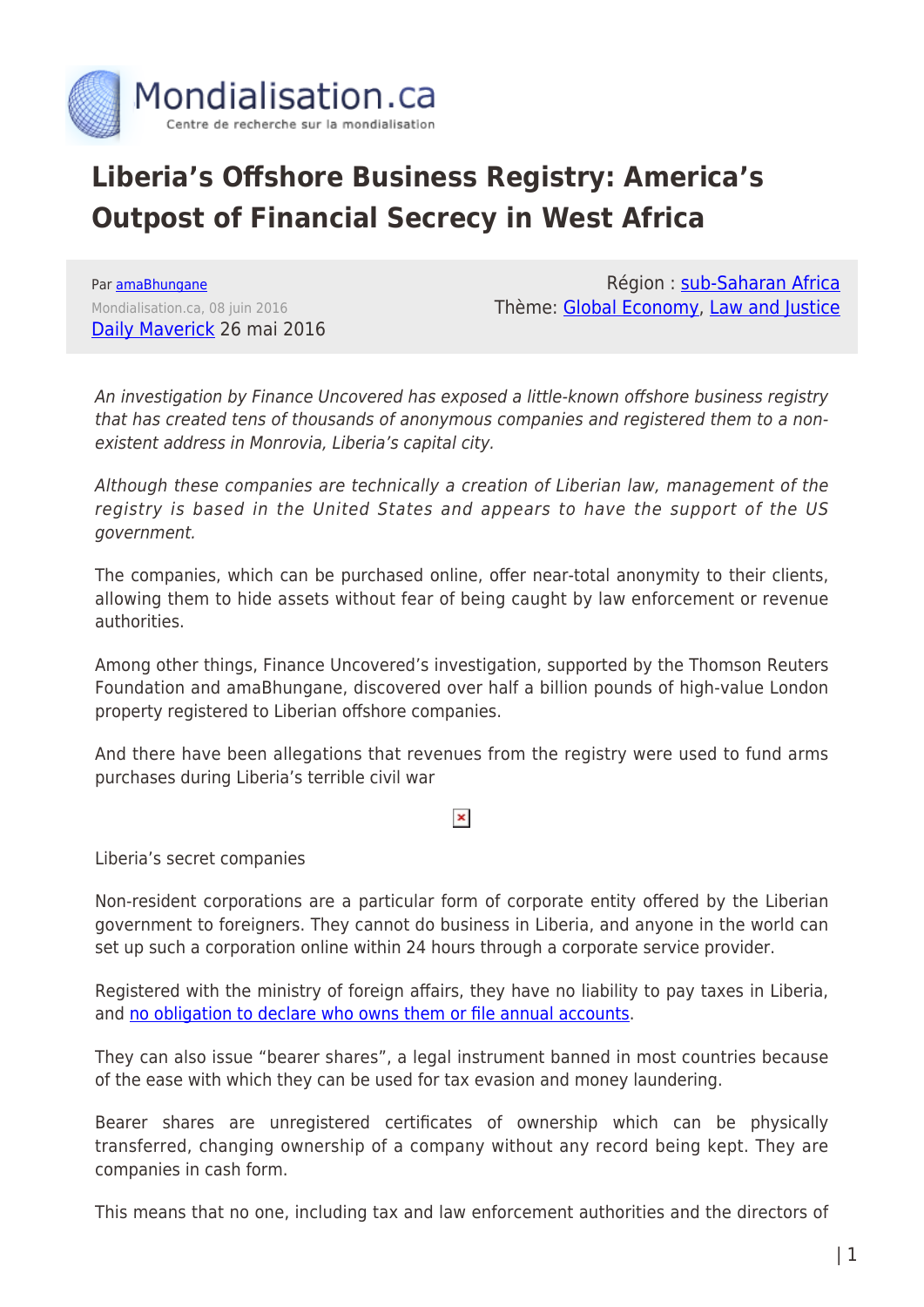the company itself, can find out who the owners are.

It is unclear exactly how many offshore companies Liberia has established. The Liberian government does not publish official figures, and Liberian officials repeatedly stonewalled requests for information, citing "commercial confidentiality".

The registry is apparently a sensitive issue for the foreign ministry. The ministry's thendeputy minister for legal affairs, Boakai Kanneh, became visibly enraged when we raised the issue during a brief meeting and ordered us out of his office.

Binyah Kesselly, former commissioner of the Liberia Maritime Authority (LMA), which has oversight of the corporate registry, said in answer to e-mailed questions that the number of companies registered is kept confidential because of competition in the maritime industry.

The Liberian International Shipping and Corporate Registry (LISCR), a private company that manages the registry on the government's behalf, also cited commercial confidentiality in response to questions.

# $\pmb{\times}$

Photo: One Hyde Park. A company called Vamespark Investments Corporation owns a 22.2 million pound apartment in London's most exclusive address overlooking Hyde Park. (Photo by George Turner)

Outside LISCR, the LMA, the ministry of foreign affairs and the president's office, few Liberians seem aware that the offshore companies registry exists.

The minister in charge of the Liberian domestic business registry until his death earlier this year, deputy minister of commerce and trade services Cyril Allen, told us in December 2015 he was unaware that Liberia had any other system of registering companies.

Some of the tax advisers who use the registry also seemed strangely unwilling to discuss it. Price Waterhouse Coopers is the only member of the "big four" accountancy firms with an office in Liberia, and is listed as a "certified service provider" on the[LISCR's website.](http://liberiancorporations.com/certified-service-providers/)

To qualify for this programme PwC must actively promote the use of Liberian companies. When we contacted them, the company said it would only respond to a letter delivered to its Monrovia office.

A letter was delivered, but no reply was forthcoming.

Liberia's former auditor-general, John Morlu, slammed what he called secrecy surrounding the registry and the Maritime Programme of which it forms part.

He told us in an email:

"The Presidency has managed to conceal the corporate registry in the infamous maritime registry with 99% of the Cabinet, 99% of the legislature, and 99% of the Liberian people having no clue what a corporate registry is.

"Many Liberians know that the Maritime Programme is lucrative, and since it has always been the prerogative of the presidency no one dares bother to poke into it."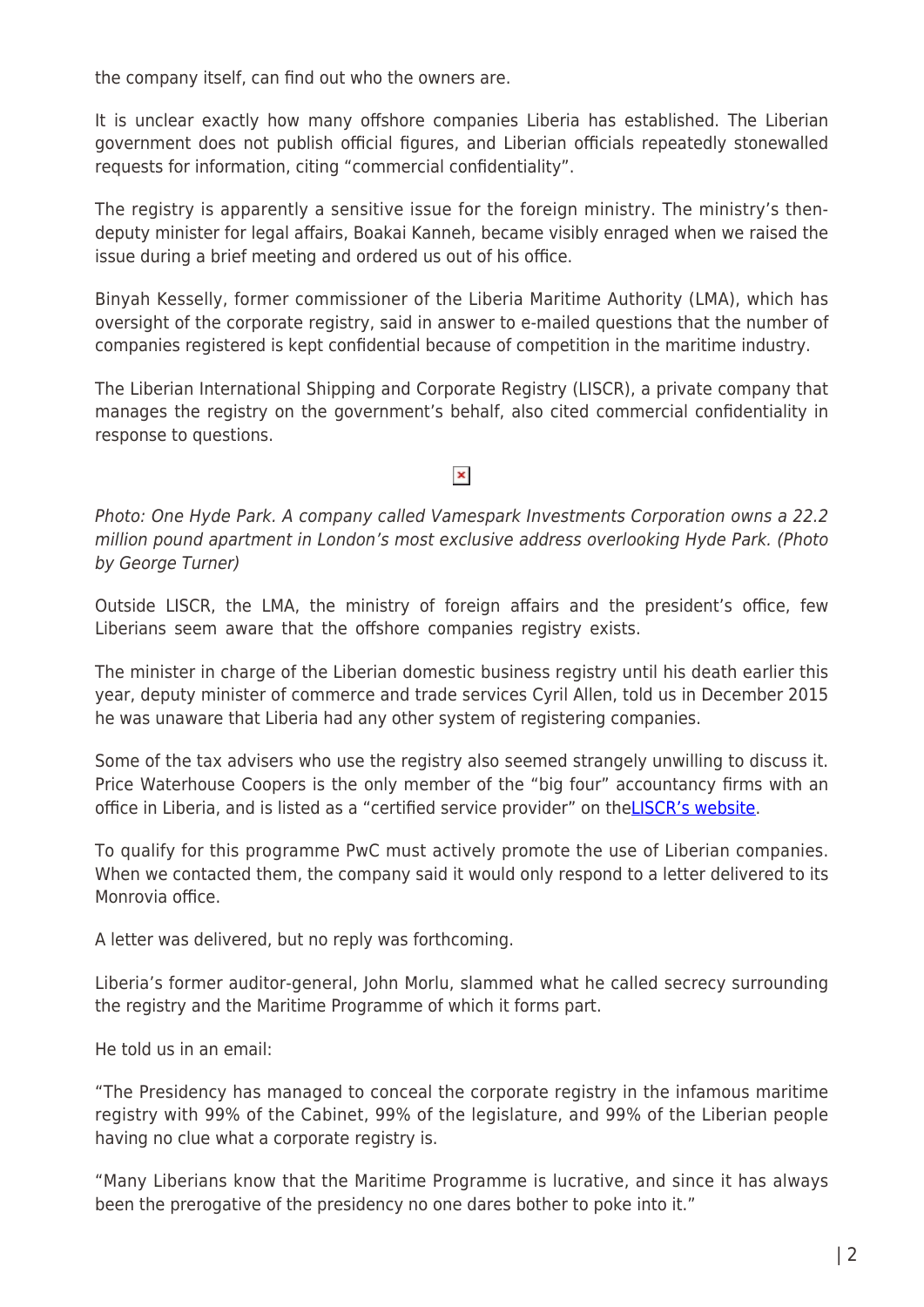#### $\pmb{\times}$

Photo: Grosvenor Square. This entire building, located opposite the US Embassy in London is owned by a Liberian company, Forty Five Holdings Limited. (Photo by George Turner)

However, Finance Uncovered located an OECD report from 2013 on Liberia's tax and transparency laws which states that 55,000 companies are registered in that country. Most are understood to be non-resident corporations.

In 2009 the trial of former Liberian president and convicted war criminal Charles Taylor heard that the offshore corporate registry had registered 40,000 companies.

Asked for comment, the Liberian government claimed that the maritime programme and the registry are not secret and that President Ellen Johnson Sirleaf usually reports on the activities of the registry in her annual State of the Union address.

No mention of the registry could be found in the previous two State of the Union addresses. We asked when Sirleaf last updated the Liberian legislature on the programme. Her spokesperson,Jerolinmek Matthew Piah did not respond.

In search of 80 Broad Street

To receive mail, all Liberian non-resident corporations must have an address in Liberia and a registered agent.

Under Liberian law the LISCR Trust Company, a private entity with the address of 80 Broad Street, is the exclusive agent for all Liberian non-resident corporations. This means that all such corporations have the same mailing address - 80 Broad Street, Monrovia.

Broad Street is the commercial heart of downtown Monrovia. But 80 Broad Street does not exist, and when we visited the area none of the businesses in the street had heard of it.

At the ministry of post and telecommunications, no one would say who was assigned to that address.

Finally, a DHL agent we interviewed found that mail for 80 Broad Street is diverted to LISCR, on 5th Street in Sinkor, a few kilometres away.

At the LISCR offices, we were told that the managing director, Joseph Keller, was on longterm sick leave in the US and no one had replaced him.

## $\pmb{\times}$

Photo: The Liberian Business Registry, off Broad Street Monrovia, where Liberian resident corporations are are registered. (Photo by George Turner)

Asked whether anyone at LISCR's Monrovia office could explain what happened there, we were told "no".

LISCR's Monrovia office appears to be little more than a mailroom, receiving correspondence for the thousands of companies registered there, which is scanned into computers and emailed to LISCR's US headquarters.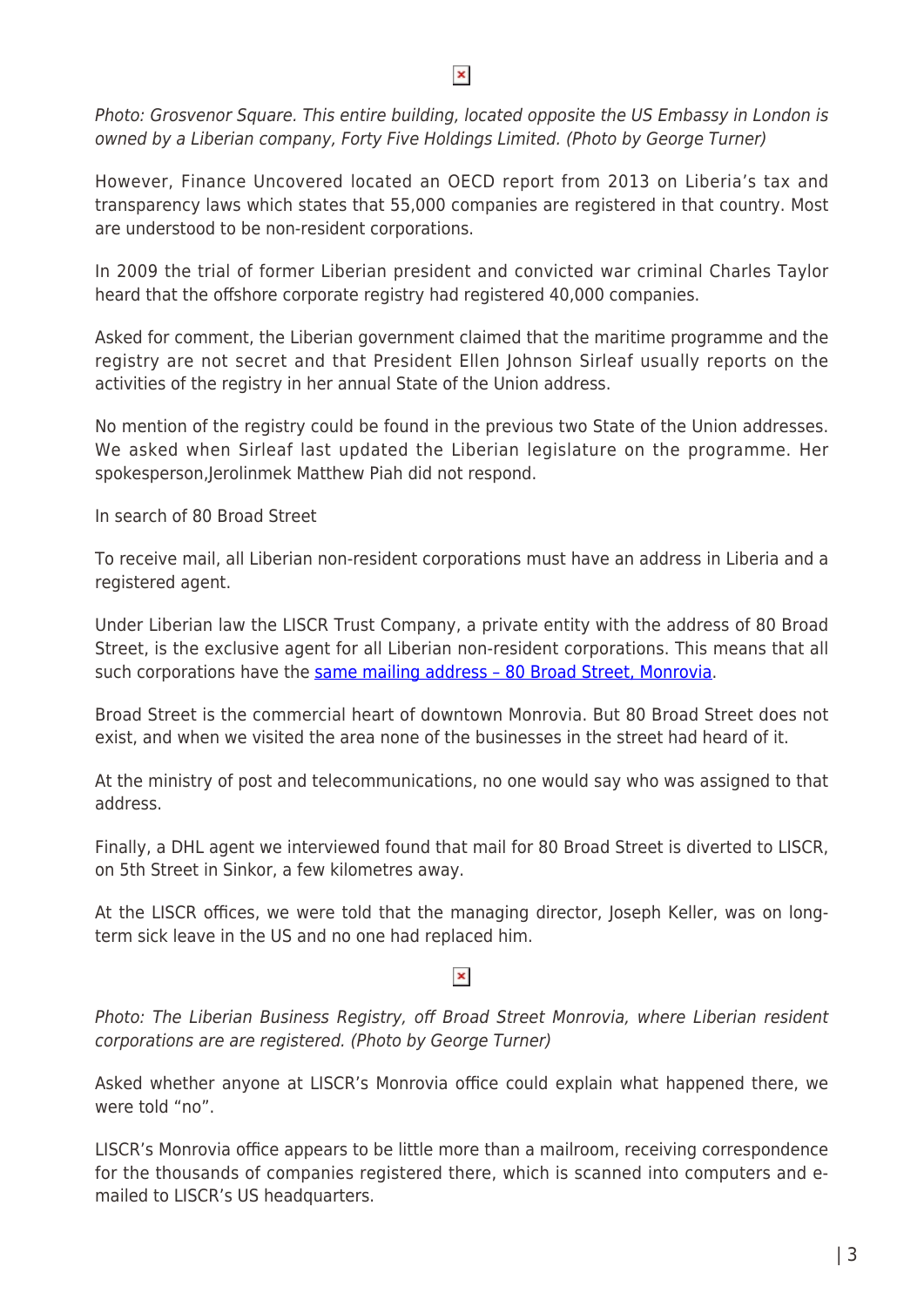### The US connection

Liberia's offshore registry would not have been possible without US patronage . A LISCR spokesperson said the foundation of the registry "resulted from an initiative of the United States government at the end of World War 2 to set up, in effect, an offshore ship register for the United States."

Liberia was chosen because of the "strong historical connections between the US and Liberia".

The Liberian shipping registry was founded in 1948 by former US secretary of state [Edward](https://en.wikipedia.org/wiki/Edward_Stettinius_Jr.) [Stettinius](https://en.wikipedia.org/wiki/Edward_Stettinius_Jr.), who persuaded the Liberian government to contract out its shipping register to a private US company.

Today LISCR, the register's current manager, is based in Vienna, Virginia, at the heart of the US military-industrial complex close to Washington DC. It has offices across the world.

The fees collected by LISCR are transferred to the Liberian government through a special account at the US Federal Reserve.

Liberian law continues to require that LISCR is owned and managed by US nationals. Its owner is Yoram Cohen, whose investment firm YCF Group owns agriculture, shipping and telecommunication companies operating in 18 countries, according to its [website](http://www.ycfgroupllc.com/%20and%20http://www.ycfmaritime.com/).

Cohen was also the **president** of Cellcom, a Liberian cell phone company, before it was sold to Orange earlier this year.

LISCR itself is registered in the tax haven and secrecy jurisdiction of Delaware in the US – prompting criticism in 2003 from the United Nations, which said it would have preferred the company to publicly declare its shareholders.

LISCR said the UN has never accused it of wrongdoing and that it has always co-operated with Security Council investigations into Liberia.

Throughout the history of the registry, LISCR and its predecessor have been staffed by retired US generals and former employees of the US coast guard.

In return for hosting this outpost of financial secrecy, the Liberian government gets to keep 67% of the [net revenues](http://liberianobserver.com/news/house-passes-liscr-15-year-deal) collected by LISCR on its behalf. Funds raised by the company accounted for 75% of the government's annual revenues during Charles Taylor's rule, according to Taylor's head of maritime affairs, Benoni Urey. During the first Liberian Civil War, revenues from the registry accounted for 90% of government revenue, as described in UN Security Council Report on Liberia.

The receipts are far less significant now, but there are still concerns about where they end up. Under the Taylor administration the Bureau of Maritime Affairs (BMA), a Liberian government agency that oversees the work of LISCR, took 10% of the revenue from the maritime programme for its running costs.

This was off the government's balance sheet, and the UN alleged that Urey used the agency to make off-budget arms purchases during the civil war in violation of UN sanctions.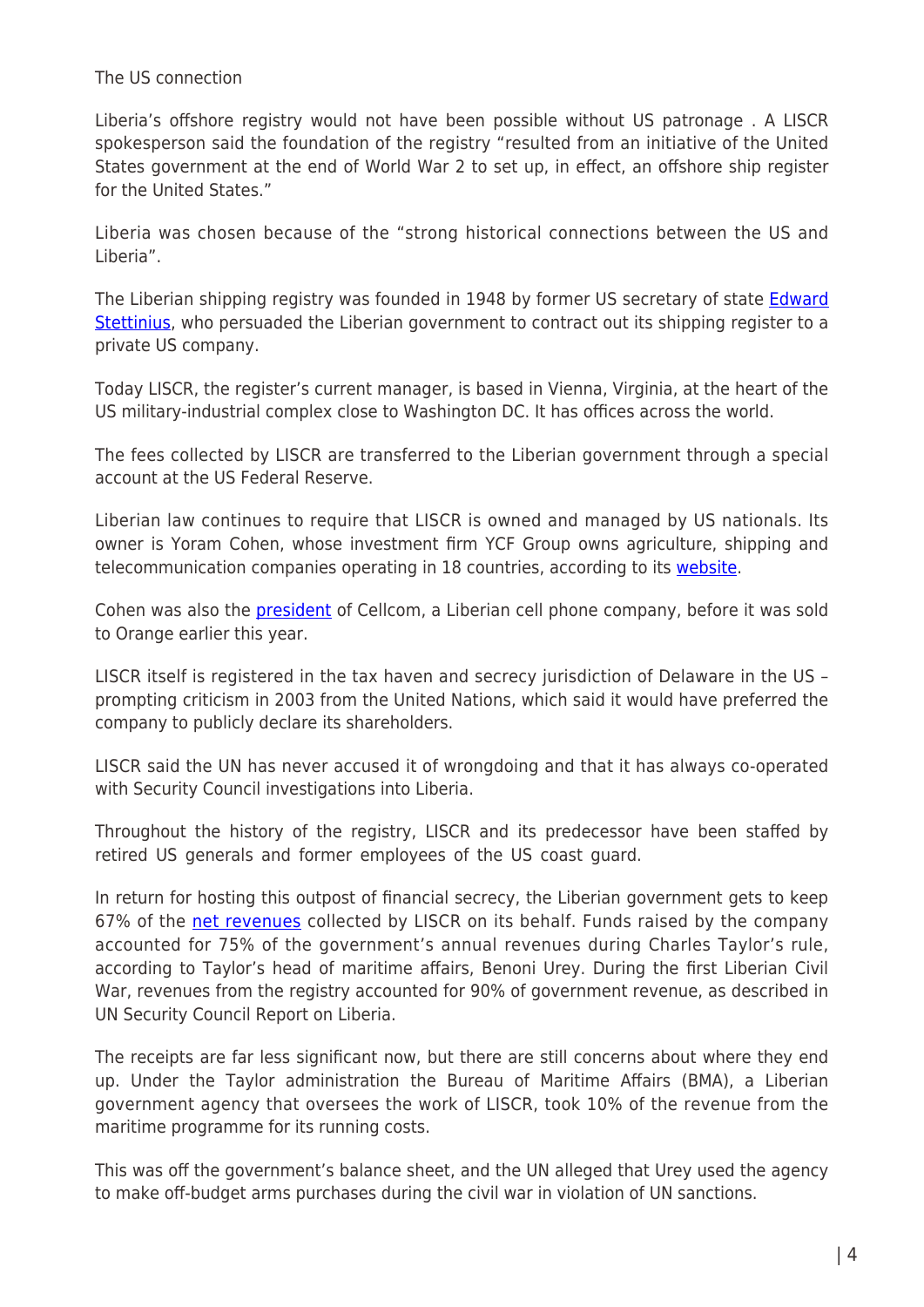In a recent interview, Urey claimed that the money granted to the BMA was used for legitimate running costs. He said his agency was audited four times and on each occasion he was cleared of wrongdoing.

According to news [reports,](http://liberianobserver.com/news/supreme-court-decide-liscr-agreement) an agreement signed earlier this year between LISCR and the Liberian government grants the Liberian Maritime Authority, which has taken over from the BMA, 25% of revenues to meet its running costs. There appears to be little scrutiny of where the money goes, although there is no evidence that it is used for inappropriate expenditure.

The government refused to respond to questions about the revenues generated by the corporate registry.

## 'Knuckles-gate'

In 2009, LISCR's contract with the government came up for renewal, and the negotiations led to a political storm known as "Knuckles-gate".

Willis Knuckles was President Sirleaf's former chief of staff. In 2009, he was chairperson of Cellcom, LISCR's sister company, when emails emerged purporting to show that Knuckles tried to bribe members of the government, including Sirleaf herself, during the negotiations to extend LISCR's contract.

An independent commission was set up to investigate the allegations led by Dr Elwood Dunn, a respected academic. The Dunn Commission, whose report can still be found on the Liberian president's website, states that their findings were in part based on interviews with Yoram Cohen and other staff at LISCR and Cellcom.

The commission's report cleared Sirleaf of corruption but criticised Knuckles for offering a \$200 top-up card to the president's brother-in-Law.

The commission found evidence of some "unclear payments" by LISCR that should be probed further, including a \$600,000 "pre-payment" referred to in an email on a hard drive in Sirleaf's mansion.

In its response to Finance Uncovered, LISCR issued a stinging attack on the Dunn Commission, claiming that the commission never contacted the company in the course of its inquiries. LISCR added that the alleged payments from it referenced on the hard drive in the president's mansion never took place and that the company was subsequently cleared of any wrongdoing in a letter from the Liberian justice ministry.

## Liberia blacklisted

The offshore registry has prompted a growing number of countries to place Liberia on tax haven blacklists, with potentially far-reaching consequences for investment.

In June 2015 the European Union released a consolidated list of tax havens drawn from its member states – and Liberia was included by Bulgaria, Greece, Croatia, Latvia, Lithuania, Poland, Portugal, Slovenia and Spain.

Now, the EU is threatening to create a new list compiled by the European Commission, and may impose sanctions on states that do not meet international tax and transparency standards.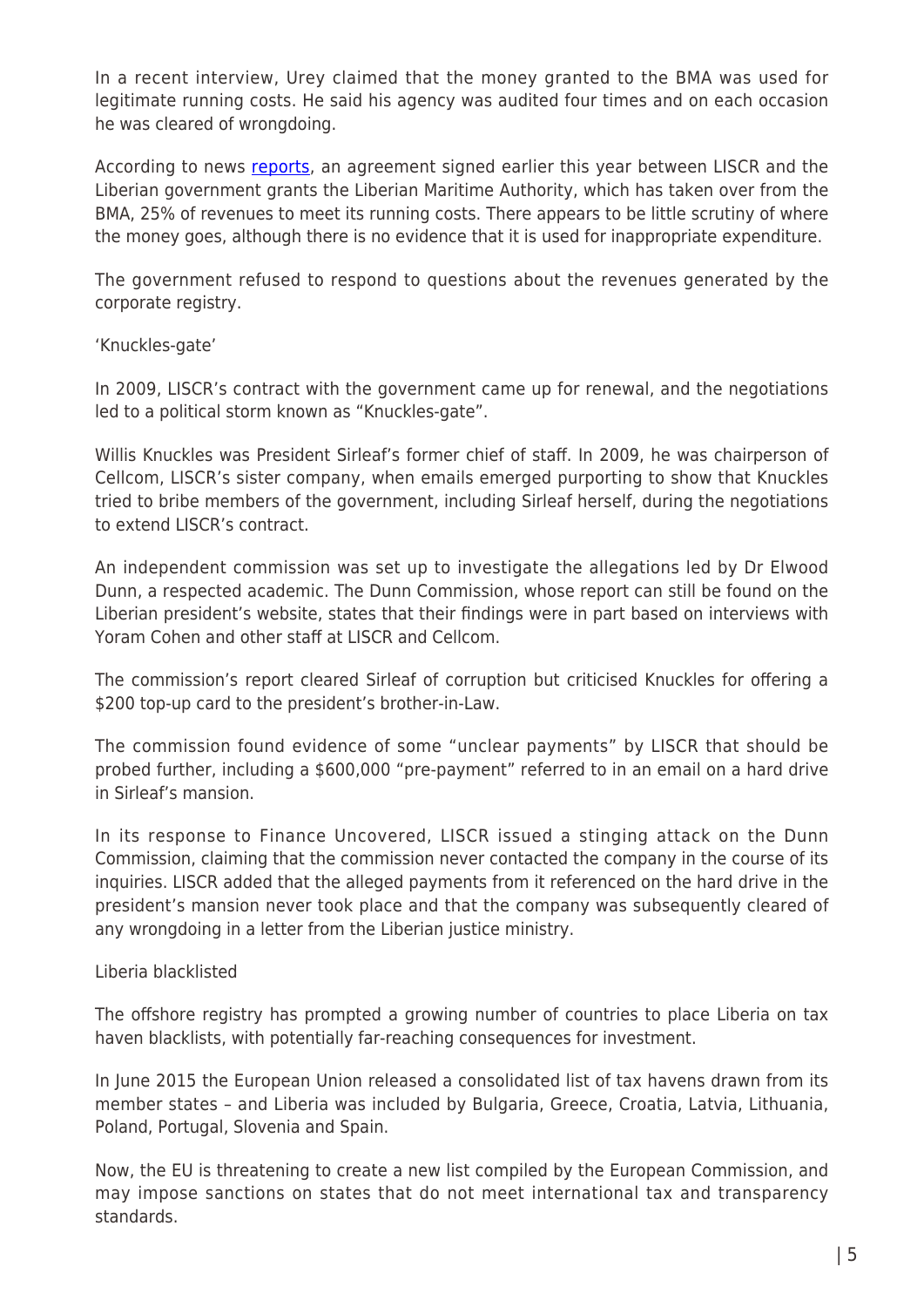Brazil lists Liberia as a "privileged tax regime". Argentina has produced a white list of countries that are not tax havens, and Liberia is one of the few that is not included.

Several US states, including Montana and Oregon, have drawn up tax haven lists, and companies in these states doing business in listed countries have greater tax obligations. Again, Liberia features.

Asked to comment, Sirleaf's office and LISCR emphasised that the registry complies with international norms and standards on tax and transparency. Said the president's office: "Liberia does not conform to the definition of tax haven and in fact is not considered such by leading OECD countries such as France and the USA." It added, "Over the past years, the government of Liberia has … taken measures to improve upon the transparency and management of the programme to meet all of the OECD requirements. Liberia is in fact an OECD 'white-listed' jurisdiction."

On its website and in its statement to Finance Uncovered, LISCR echoed the claim that Liberia is an OECD "white-listed jurisdiction".

However, the OECD [ceased to publish a white list in 2009](http://www.oecd.org/countries/monaco/listofunco-operativetaxhavens.htm). Responsibility for international coordination of policy in this area has passed to the OECD Global Forum on Transparency and Exchange of Information for Tax Purposes. A spokesperson confirmed that the forum does not publish white lists.

The forum, which has 131 members, including Liberia, conducts phased reviews of whether governments meet agreed standards on tax and transparency.

[Last reviewed in 2012,](https://www.oecd.org/tax/transparency/GFratings.pdf) Liberia has yet to pass phase one. And this is because of lack of access to ownership and accounting information from Liberian non-resident corporations.

In response, the government said: "There is no bad stigma attached to this designation, as many other countries have been in the same position. The reason for this is very simple. Liberia has not been able to compete with the larger countries, such as in Europe, as it does not have the infrastructure and manpower in place to assist with the implementation of the rigorous standards required by the OECD."

Only eight states – Liberia, Vanuatu, Trinidad and Tobago, Nauru, Lebanon, Micronesia, Guatemala and Kazakhstan – have failed to make it past phase one of the OECD Global Forum. Even tiny well-known tax havens such as the British Virgin Islands, the Cayman Islands, Mauritius and Panama have moved to phase two.

This month, Liberia passed new legislation on corporations, after the country was given a deadline by the OECD, which is conducting its latest review. This reiterates companies' obligation to keep internal accounting and ownership records but does not oblige them to file those records with the corporate registry.

LISCR emphasised that the provisions are similar to those of many other countries.

For the first time the law gives the Liberian authorities power to request documents from the companies themselves.

A failure to comply results in a minimum fine of \$1.000, while the fine for not keeping records is capped at \$5,000.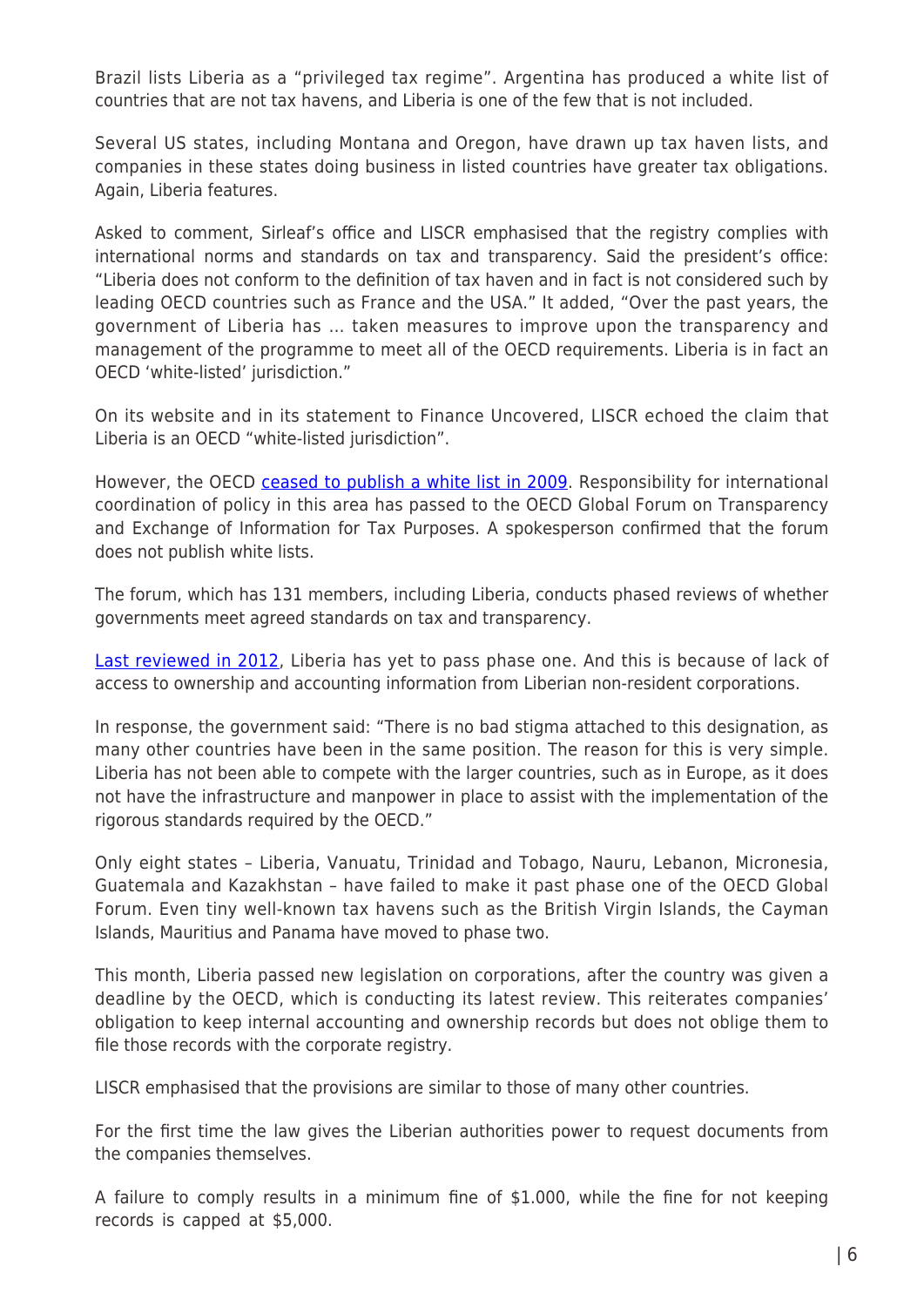Liberian companies also continue to be allowed to issue bearer shares, which can make attempts to discover the ownership of companies extremely difficult.

'Unimaginable damage'

After the European Union published its tax haven blacklist, officials at LISCR's US headquarters started to email campaign groups in Europe to ask for help in lobbying to get Liberia removed from the list.

In one e-mail seen by Finance Uncovered, a senior LISCR official writes: "The harm this blacklisting will do to reputation and commercial enterprise is unimaginable."

It is a fear echoed by banking representatives in Liberia. In the [Liberian Observer,](http://liberianobserver.com/news/liberia-fights-%E2%80%98tax-haven-blacklist%E2%80%99) local banks said it was difficult for them to establish correspondent banking relations because of Liberia's reputation as a money-laundering centre.

Asked about the effect on a country such as Liberia of being added to a blacklist, Melissa Dejong, a tax policy analyst for the OECD, said they are aware of financial institutions moving out of countries that do not comply with the Global Forum recommendations, and that blacklisting deters investment.

"In some cases, jurisdictions may impose rules with respect to jurisdictions that do not meet the Global Forum standards," Dejong said.

"For example, a jurisdiction may impose tax consequences on their own taxpayers who engage in transactions with a person in a jurisdiction that does not meet the Global Forum standards, such as higher withholding taxes, increased likelihood of audit, denial of tax benefits, increased information reporting requirements. These create a disincentive to investment."

#### A national resource

Kesselly, the former chief executive of the Liberian Maritime Authority, said the characterisation of Liberia as a tax haven is a "misconception".

Kesselly said Liberia is not listed as a "high-risk" jurisdiction by the Financial Action Task Force, and that diplomatic correspondence with the EU suggests the country will be taken off the European list of tax havens later this year.

Calling the registry "a national resource", he said that every non-resident Liberian corporation must have an agent and an address in Liberia where official documents and mail can be served, regardless of whether anything else happens there.

In addition, non-resident corporations pay fees to the Liberian government on incorporation and every year thereafter, as well as when they file documents.

"The government views these programmes as national resources and is committed to protecting these resources by modernising them to both meet the needs of clients, and maintain compliant ratings from our international peers," Kesselly said. "This synergy ultimately benefits the people of Liberia."

However, Morlu, Liberia's former auditor-general, said the small income the registry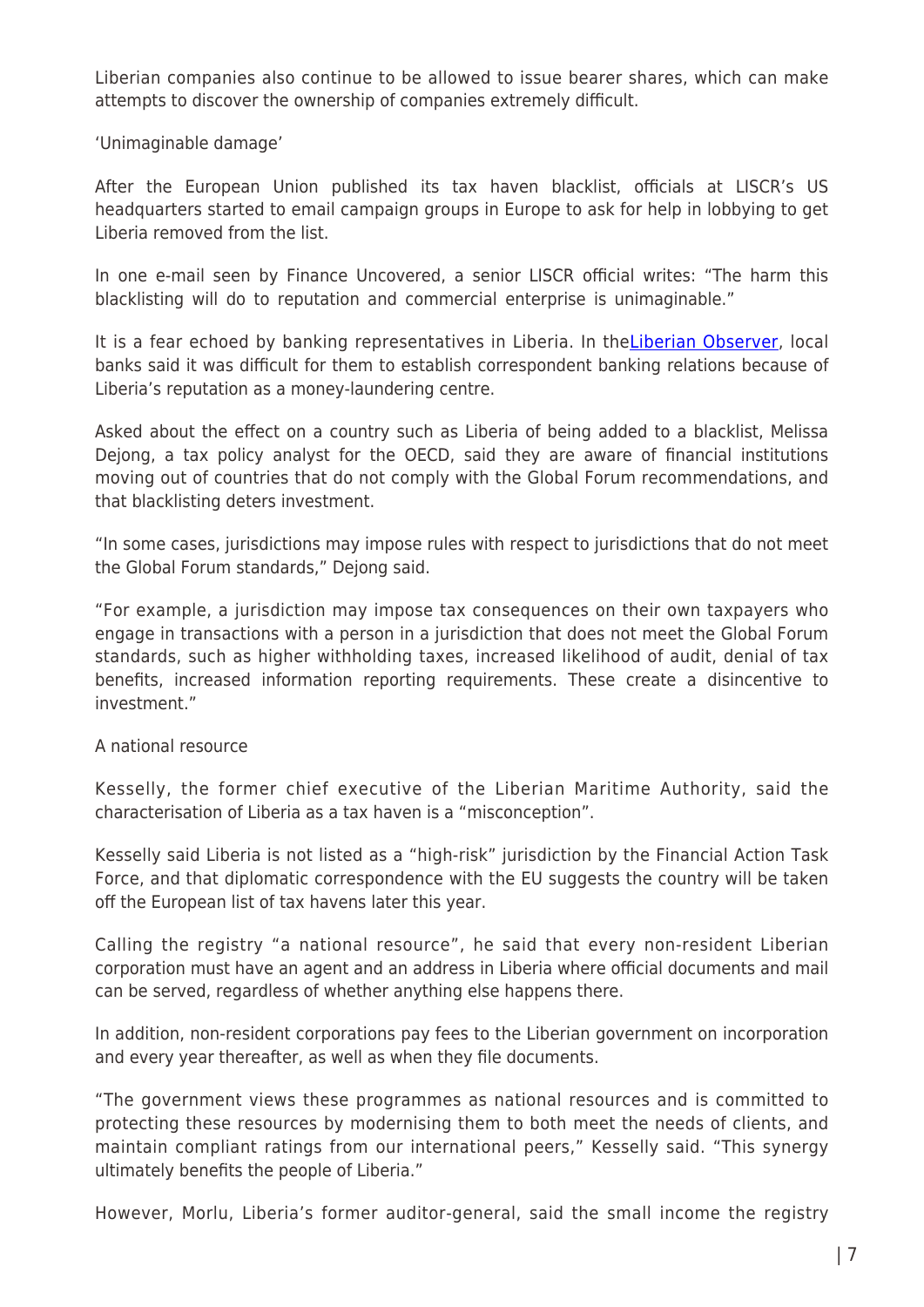generates for the government – between \$9-million and \$15-million in most years – does not justify the tremendous risk.

"There are better ways to make money and since Liberia does not have the means, the desire and the political will to create a stronger regulatory and enforcement regime, we are better off not adding to the world's problem of terrorist financing, drug financing and illicit flow of funds from other poor countries," Morlu said in an email.

He would like to see the registry reserved only for legitimate shipping companies.

With the OECD report due on its progress in meeting transparency standards, and the EU threatening sanctions against countries on its blacklist, this summer will be a key moment for Liberia.

Scrutiny by international institutions is bound to grow in the wake of the Panama Papers. If Liberia is once again found to be lacking, the consequences for this fragile economy, still recovering from ebola, could be devastating. DM

\*Liberian journalist's identity is concealed to protect his publication from reprisals.

This story was produced by a Liberian journalist and Finance Uncovered, a global network of investigative journalists. It was written as part of Wealth of Nations, a pan-African media skills development programme run by the Thomson Reuters Foundation.

Main photo: LISCR's office on 5th Street Sinkor District Monrovia, where mail for the more than 40,000 companies registered to 80 Broad Street is delivered. (Photo by George Turner)

This story was provided by:

 $\pmb{\times}$ 

We are an independent, non-profit investigative journalism centre. Like this story? Be an [amaB supporter.](https://www.givengain.com/cc/amab) Sign up for [our newsletter](http://amabhungane.co.za/newsletter). Visit us at [amaBhungane.co.za](http://amabhungane.co.za/).

La source originale de cet article est [Daily Maverick](http://www.dailymaverick.co.za/article/2016-05-26-amabhungane-liberia-americas-outpost-of-financial-secrecy/%23.V1fNKRavu8p#.V1g0DCMrIy5) Copyright © [amaBhungane,](https://www.mondialisation.ca/author/amabhungane) [Daily Maverick,](http://www.dailymaverick.co.za/article/2016-05-26-amabhungane-liberia-americas-outpost-of-financial-secrecy/%23.V1fNKRavu8p#.V1g0DCMrIy5) 2016

#### Articles Par : [amaBhungane](https://www.mondialisation.ca/author/amabhungane)

**Avis de non-responsabilité** : Les opinions exprimées dans cet article n'engagent que le ou les auteurs. Le Centre de recherche sur la mondialisation se dégage de toute responsabilité concernant le contenu de cet article et ne sera pas tenu responsable pour des erreurs ou informations incorrectes ou inexactes.

Le Centre de recherche sur la mondialisation (CRM) accorde la permission de reproduire la version intégrale ou des extraits d'articles du site **Mondialisation.ca** sur des sites de médias alternatifs. La source de l'article, l'adresse url ainsi qu'un hyperlien vers l'article original du CRM doivent être indiqués. Une note de droit d'auteur (copyright) doit également être indiquée.

Pour publier des articles de **[Mondialisation.ca](https://mondialisation.ca)** en format papier ou autre, y compris les sites Internet commerciaux, contactez: [media@globalresearch.ca](mailto:media@globalresearch.ca)

[Mondialisation.ca](https://mondialisation.ca) contient du matériel protégé par le droit d'auteur, dont le détenteur n'a pas toujours autorisé l'utilisation.